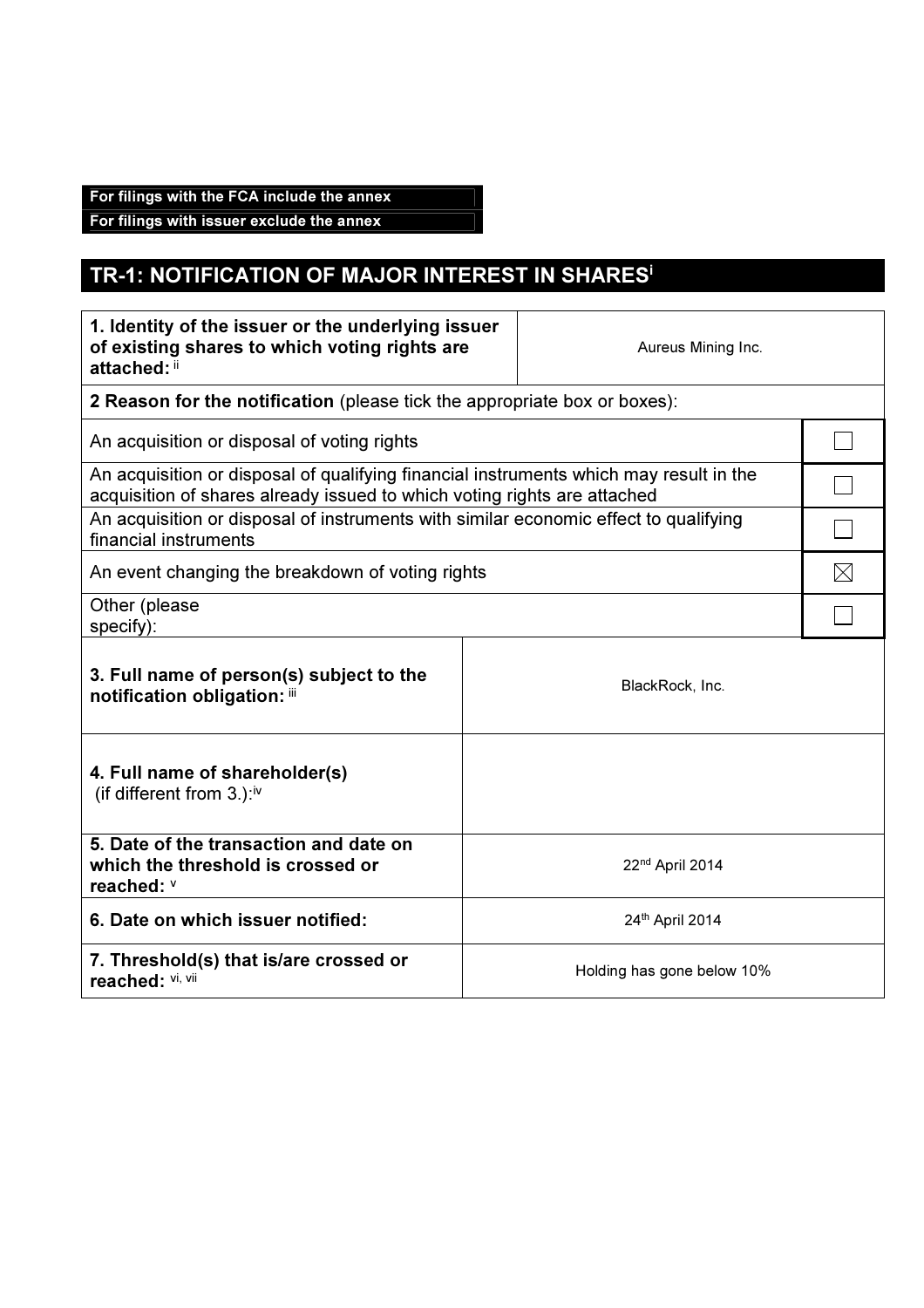| 8. Notified details:                         |                                                               |               |                                                                 |                         |                      |          |          |
|----------------------------------------------|---------------------------------------------------------------|---------------|-----------------------------------------------------------------|-------------------------|----------------------|----------|----------|
| A: Voting rights attached to shares vili, ix |                                                               |               |                                                                 |                         |                      |          |          |
| Class/type of<br>shares                      | <b>Situation previous</b><br>to the triggering<br>transaction |               | Resulting situation after the triggering transaction            |                         |                      |          |          |
| if possible using<br>the ISIN CODE           | <b>Number</b><br><b>Number</b><br>οf<br>οf                    |               | <b>Number of voting</b><br><b>Number</b><br>of shares<br>rights |                         | % of voting rights x |          |          |
|                                              | Voting<br><b>Shares</b><br><b>Rights</b>                      | <b>Direct</b> | Direct <sup>xi</sup>                                            | Indirect <sup>xii</sup> | <b>Direct</b>        | Indirect |          |
| CA0515471070                                 | 26,053,792                                                    | 26,053,792    | N/A                                                             | N/A                     | 26,053,792           | N/A      | $9.11\%$ |

| <b>B: Qualifying Financial Instruments</b>           |                                   |                                           |                                                                                                           |                       |  |
|------------------------------------------------------|-----------------------------------|-------------------------------------------|-----------------------------------------------------------------------------------------------------------|-----------------------|--|
| Resulting situation after the triggering transaction |                                   |                                           |                                                                                                           |                       |  |
| <b>Type of financial</b><br>instrument               | <b>Expiration</b><br>date $x$ iii | Exercise/<br><b>Conversion Period Xiv</b> | <b>Number of voting</b><br>rights that may be<br>acquired if the<br>instrument is<br>exercised/converted. | % of voting<br>rights |  |
|                                                      |                                   |                                           |                                                                                                           |                       |  |

| C: Financial Instruments with similar economic effect to Qualifying Financial Instruments<br>XV, XVI |                          |                                              |                                                |                                                 |                               |              |
|------------------------------------------------------------------------------------------------------|--------------------------|----------------------------------------------|------------------------------------------------|-------------------------------------------------|-------------------------------|--------------|
| Resulting situation after the triggering transaction                                                 |                          |                                              |                                                |                                                 |                               |              |
| <b>Type of financial</b><br>instrument                                                               | <b>Exercise</b><br>price | <b>Expiration</b><br>date $x$ <sup>vii</sup> | Exercise/<br><b>Conversion</b><br>period xviii | Number of voting rights<br>instrument refers to | % of voting rights xix,<br>XX |              |
|                                                                                                      |                          |                                              |                                                |                                                 | <b>Nominal</b>                | <b>Delta</b> |
|                                                                                                      |                          |                                              |                                                |                                                 |                               |              |

| Total (A+B+C)           |                             |  |  |  |
|-------------------------|-----------------------------|--|--|--|
| Number of voting rights | Percentage of voting rights |  |  |  |
| 26,053,792              | 9.11%                       |  |  |  |
|                         |                             |  |  |  |